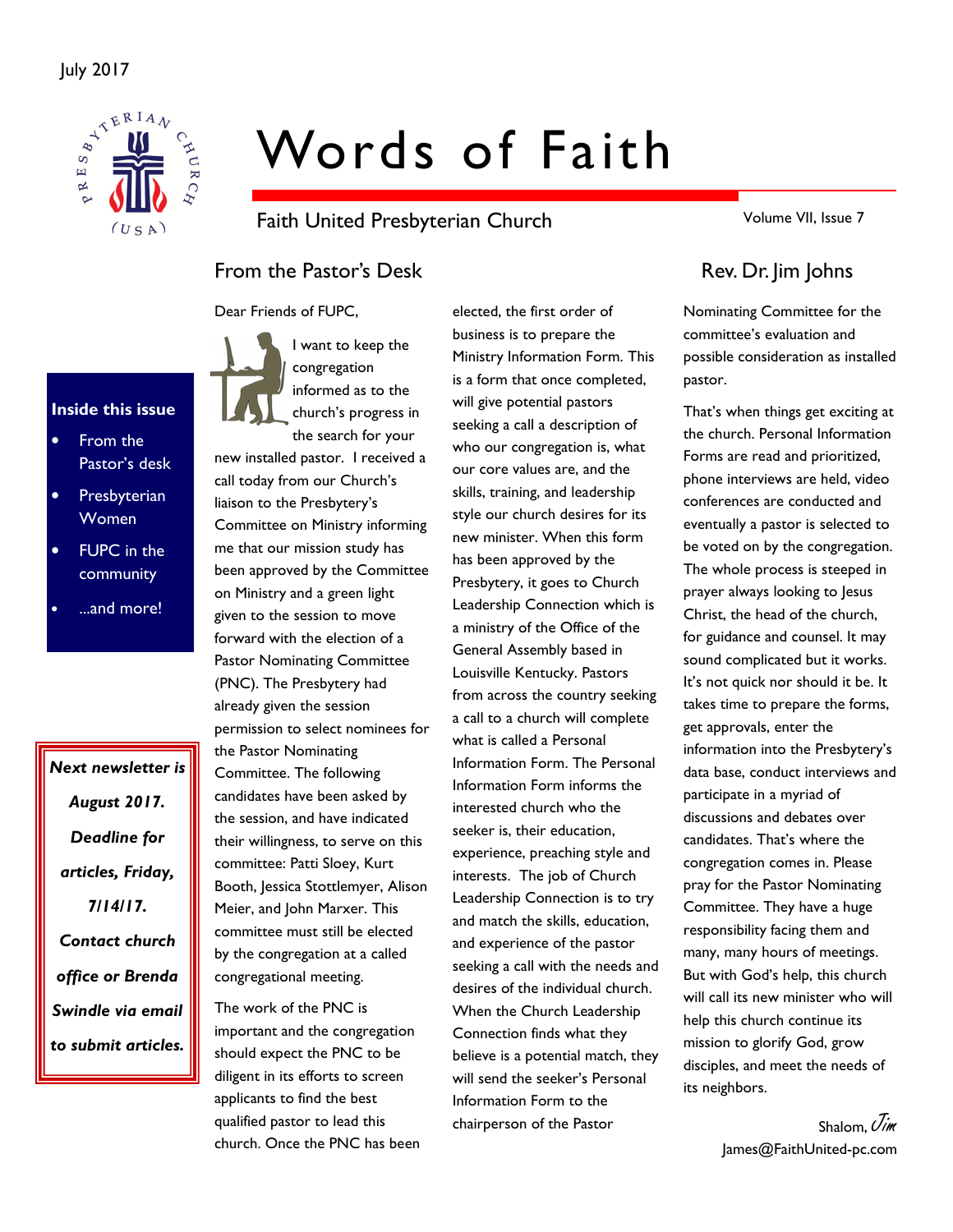# Page 2 Words of Faith

### Presbyterian Women Mary Marxer

FUPC Presbyterian Women circles will take a break for the summer. Their monthly Bible studies/Circles will resume in September. Feel free to contact Mary Marxer if you need more information or contact a circle leader.

The Presbyterian Women would like to thank the congregation of FUPC for their support of the Birthday Offering this year, \$433 was

collected. The FUPC Circles also collected over \$60 for the Least Coin Offering this year.

Tuesday Morning Circle-2nd Tuesday, 10:30 am. Next meeting, 9/12. Circle moderator, Linnie Hinkle.

### Summer Sunday School...and more!

#### Adult Sunday School

The Searchers class meets in the Resource Room/Library at 9:30 each Sunday morning. Alison Meier will be teaching this class during the summer. They continue to study the parables, with a study of 20th century saints to follow.

The Weekly Bible Study is taught by Rich Lewis. They continue the series of lessons on the Book of Hebrews in July. They will not meet Sunday, 7/30 or during the month of August as Rich and Courtland will be traveling. They meet at 9:30 on Sunday mornings in Double Classroom #4.

#### Children's Sunday School

Two children's classes are offered each Sunday. Good Shepherd, ages 3-5 years and Following Jesus, ages 6-9 years. Both are during the 11 a.m. worship hour. They are led by Katie Miller and Brenda Burkham. Note: The children's classes are currently on summer break. Classes will resume Sunday, September 10.

At the time of printing this year's Vacation Bible School (VBS) had begun, 6/26 to 6/29. Look for photos from the week's activities in the next edition of Words of Faith. It was nice to have the bustle of activity and excitement during the week of VBS. Many thanks to Jessie Reyes and the many volunteers and members of FUPC that helped make this year's VBS possible.

Thursday Morning Circle-2nd Thursday, NEW TIME, 10 am at the church, Next meeting, 9/14. Co-Moderators, Patsy Craig and Sharon Meurer.

Tuesday Evening Circle-3rd Tuesday, 7:00 pm in members homes. Next meeting, 9/19, Circle moderator, Irene Simpson.

The Starboard Stitchers will next meet on Tuesday, September 5 at 1:00 pm at the church. All are invited to come help them stuff fabric animals. These animals go to toddlers when they get their shots at the North Dallas Shared Ministries clinic.







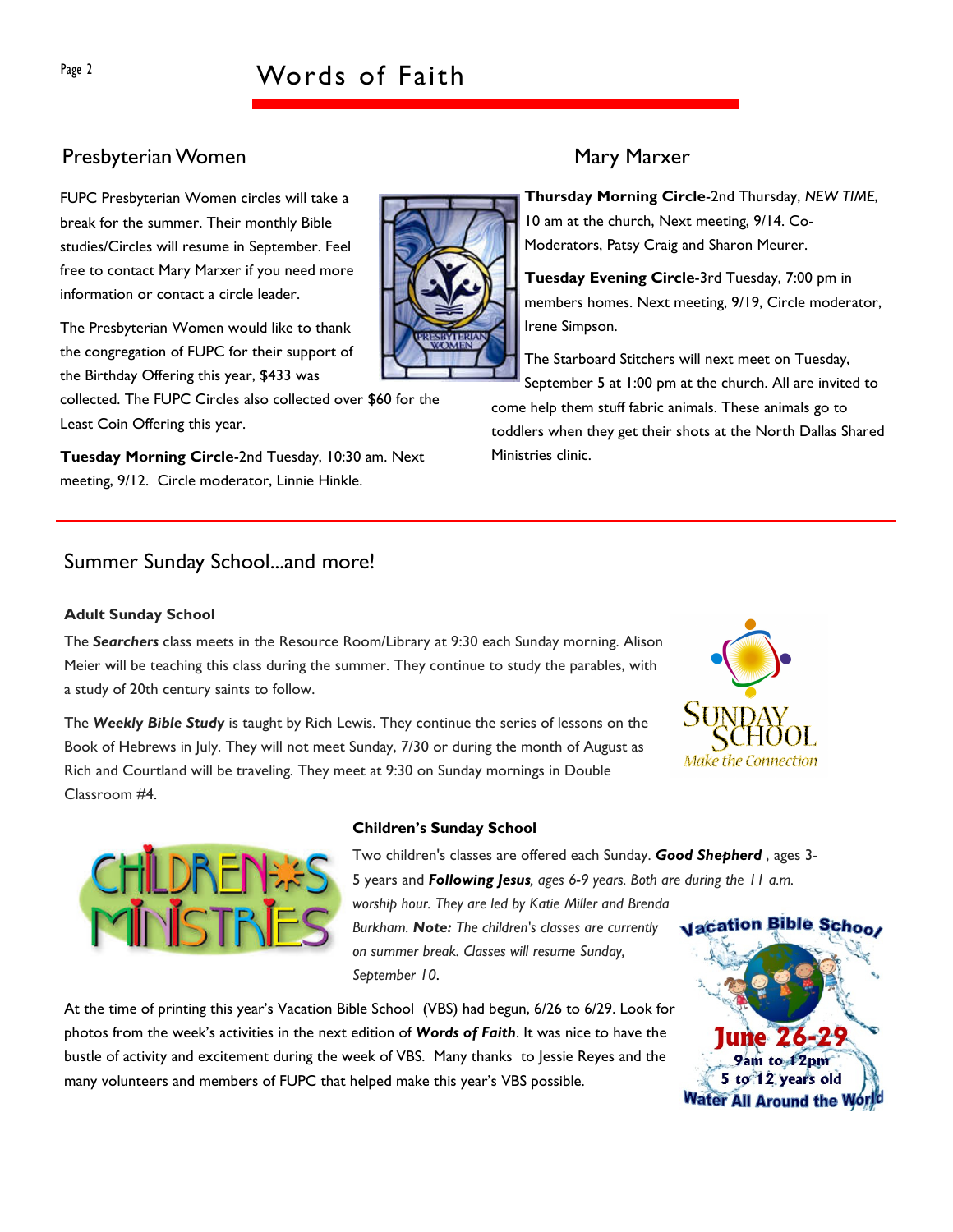#### Volume VII, Issue 7

### Happy Birthday!

| July I | July 7                 |               |
|--------|------------------------|---------------|
| 泰      | Amanda Norman          | A             |
|        | ** Cameron Rodriguez   | <b>July I</b> |
| July 5 |                        | ※ G           |
| ※      | <b>Gerry Shotswell</b> | <b>July I</b> |
| July 6 | м<br>张                 |               |

Alison Meier

# ndrew West  $\mathbf{0}$ eorge Walker  $\overline{5}$ ark Saiter

#### July 17

- Samantha Burkham
	- Dale Durcholtz
	- Irene Simpson
- Josias Reyes
- July 24

July 22

Sabrina Hinely

#### July 25

- Nancy Bond
- Doris Newton
- July 26
	- Barbara Stein
- July 28
- Robin Laclede



# Prayer Concerns

#### Prayers for:

- Oscar Bennedsen
- Dale Durcholz
- **Bob Haben**
- **Elizabeth Hendricks**
- Roger Jones
- ♥ Ray Kirchmeyer (David's brother)
- Lilas Kinch
- Sugie Maxfield
- Sherrard Family
- Alan Swope

#### Rehab/At Home:

- Bobbie & J.R. Jones
- Margaret Jones
- Henry Knight
- ♥ Betty Laney
- Joanne McKnight
- Anne Mobley
- 
- **Freddie Simmons**
- **Betty Van**

# Directory Updates

Please remember to notify the church office if your information changes.



Barbara Stein (new member) 3015 Country Square Dr. #1010 Carrollton, TX 75006 Cell/469-323-5493 Email/vanstein65@gmail.com

John Fleming (new member) 3405 Courtyard Circle Farmers Branch, TX 75234 Phone/972-247-3259

Renee Wensley Cell/Home/469-230-4194

## Notes & News from the Pews



Dear Faith United family,

Thank you. Your prayers have sustained us. Your concern and caring and many, many acts of kindness have strengthened us. Our gratitude is immense and we will never forget how much you have helped and encouraged us. Thank you!

Cleo Sherrard, Nancy & David

# Outreach & Evangelism

#### Monthly Pancake Community

Breakfast will be July 8 from 8-10am. Join us and meet your neighbors and make new friends.





- 
- 
- 
- 
- 
- Wanda Mosher
- 
-